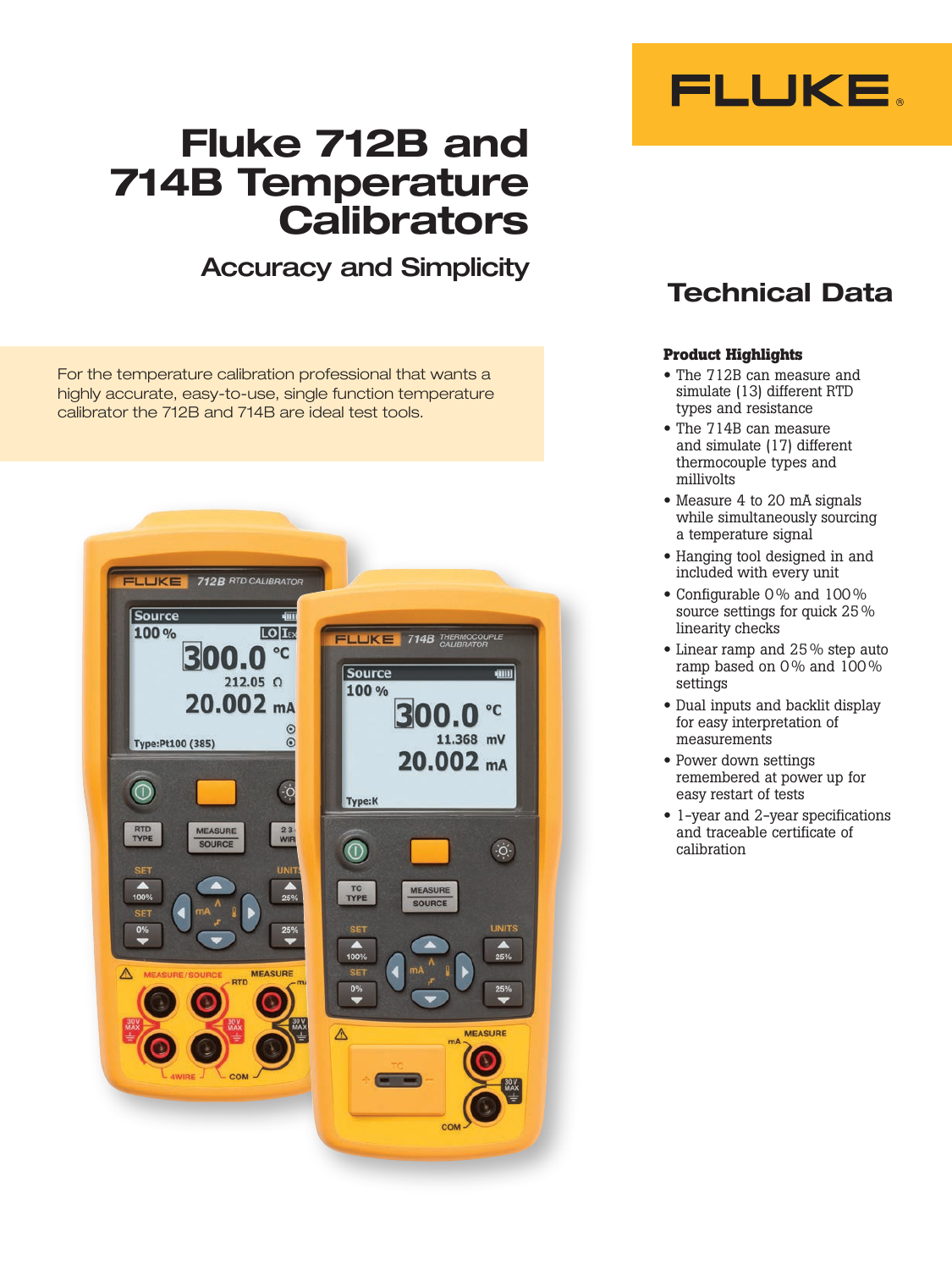

## **Specifications**

Specifications are based on a one year calibration cycle and apply from  $+18$  °C to  $+28$  °C unless stated otherwise. All specifications assume a 5-minute warmup period.

#### **General specifications**

| <b>Maximum voltage applied</b><br>between any terminal and<br>earth ground or between<br>any two terminals: | 30V                                                                                                                 |
|-------------------------------------------------------------------------------------------------------------|---------------------------------------------------------------------------------------------------------------------|
| Operating temperature                                                                                       | $-10$ °C to 50 °C                                                                                                   |
| <b>Storage temperature</b>                                                                                  | $-30$ °C to 60 °C                                                                                                   |
| Operating altitude                                                                                          | 2.000 meters                                                                                                        |
| <b>Storage altitude</b>                                                                                     | 12,000 meters                                                                                                       |
| <b>Relative humidity</b><br>(% RH operating without<br>condensation)                                        | Non condensing<br>90 % (10 °C to 30 °C)<br>75 % (30 °C to 40 °C)<br>45 % (40 °C to 50 °C)<br>(Without condensation) |
| <b>Vibration requirements</b>                                                                               | MIL-T-28800E, Class 2                                                                                               |
| Drop text requirements                                                                                      | 1 meter                                                                                                             |
|                                                                                                             |                                                                                                                     |
| <b>IP Rating</b>                                                                                            | IEC 60529: IP52                                                                                                     |
| Electromagnetic<br>environment                                                                              | IEC 61326-1, Portable                                                                                               |
| <b>Safety</b>                                                                                               | IEC 61010-1. Max 30 V to<br>earth, Pollution Degree 2                                                               |
| Power supply                                                                                                | 4 AA NEDA 1.5A IEC LR6<br>batteries                                                                                 |
| $Size (H \times W \times L)$                                                                                | 52.5 mm x 84 mm x 188.5 mm                                                                                          |

#### **DC mA measurement**

| <b>Resolution</b>                                                                                   | <b>Range</b> | <b>Accuracy</b><br>(% of reading<br>+ counts) |  |  |  |
|-----------------------------------------------------------------------------------------------------|--------------|-----------------------------------------------|--|--|--|
| $0-24$ mA<br>$0.001$ mA                                                                             |              | $0.010 \% + 2 \mu A$                          |  |  |  |
| Temperature coefficient:<br>$\pm$ (0.002 % of reading + 0.002 % of range) /°C ( < 18 °C or > 28 °C) |              |                                               |  |  |  |

#### **Ohms measurement (Fluke 712B)**

| <b>Ohms range</b>                                                                                                                                                                                                                                    | <b>Accuracy</b><br>(% of reading +counts) |  |  |  |  |
|------------------------------------------------------------------------------------------------------------------------------------------------------------------------------------------------------------------------------------------------------|-------------------------------------------|--|--|--|--|
| $0.00 \Omega$ to 400.00 $\Omega$                                                                                                                                                                                                                     | $0.015 \% + 0.05$ Q                       |  |  |  |  |
| 400.0 Ω to 4000.0 $\Omega$                                                                                                                                                                                                                           | $0.015 \% + 0.5 \Omega$                   |  |  |  |  |
| Note: Read accuracy is based on 4-wire input. For 3-wire ohm measurements,<br>assuming all three leads are matched, add 0.05 $\Omega$ (0.00 $\Omega \sim 400.00 \Omega$ ),<br>0.2 $\Omega$ (400.0 $\Omega$ ~4000.0 $\Omega$ ) to the specifications. |                                           |  |  |  |  |
| Temperature coefficient:<br>$\pm$ (0.002 % of reading + 0.002 % of range) /°C ( <18 °C or >28 °C)                                                                                                                                                    |                                           |  |  |  |  |

#### **Millivolt measurement and source (Fluke 714B)**

| <b>Resolution</b><br><b>Range</b>                                                                 |           | <b>Accuracy</b><br>(% of reading<br>+counts) |  |  |  |
|---------------------------------------------------------------------------------------------------|-----------|----------------------------------------------|--|--|--|
| $-10$ mV to 75 mV                                                                                 | $0.01$ mV | $0.015 \% + 10 \mu A$                        |  |  |  |
| Temperature coefficient:<br>$\pm$ (0.002 % of reading + 0.002 % of range) /°C ( <18 °C or >28 °C) |           |                                              |  |  |  |

### **Ohms source (Fluke 712B)**

| <b>Ohms range</b>                                                                                                                                                            | <b>Excitation</b><br>current from<br>measurement<br>device                               | <b>Accuracy</b><br>(% of reading<br>+ counts)                                                  |  |  |  |
|------------------------------------------------------------------------------------------------------------------------------------------------------------------------------|------------------------------------------------------------------------------------------|------------------------------------------------------------------------------------------------|--|--|--|
| 1.0 0 to 400.0 0<br>1.00 0 to 400.00 0<br>$400.0 \Omega$ to $1500.0 \Omega$<br>1500.0 0 to 4000.0 0                                                                          | 0.1 mA to 0.5 mA<br>$0.5$ mA to $3$ mA<br>$0.05$ mA to $0.8$ mA<br>$0.05$ mA to $0.4$ mA | $0.015 \% + 0.1$ $\Omega$<br>$0.015\% + 0.050$<br>$0.015 \% + 0.50$<br>$0.015 \% + 0.5 \Omega$ |  |  |  |
| <b>Resolution</b>                                                                                                                                                            |                                                                                          |                                                                                                |  |  |  |
| $0.00 \Omega$ to 400.00 $\Omega$                                                                                                                                             | $0.01 \Omega$                                                                            |                                                                                                |  |  |  |
| 400.0 0 to 4000.0 0                                                                                                                                                          | $0.1 \Omega$                                                                             |                                                                                                |  |  |  |
| Temperature coefficient:<br>$\pm$ (0.002 % of reading + 0.002 % of range) /°C ( <18 °C or >28 °C)<br>Supports pulsed transmitters and PLCs with pulse times as short as 5 ms |                                                                                          |                                                                                                |  |  |  |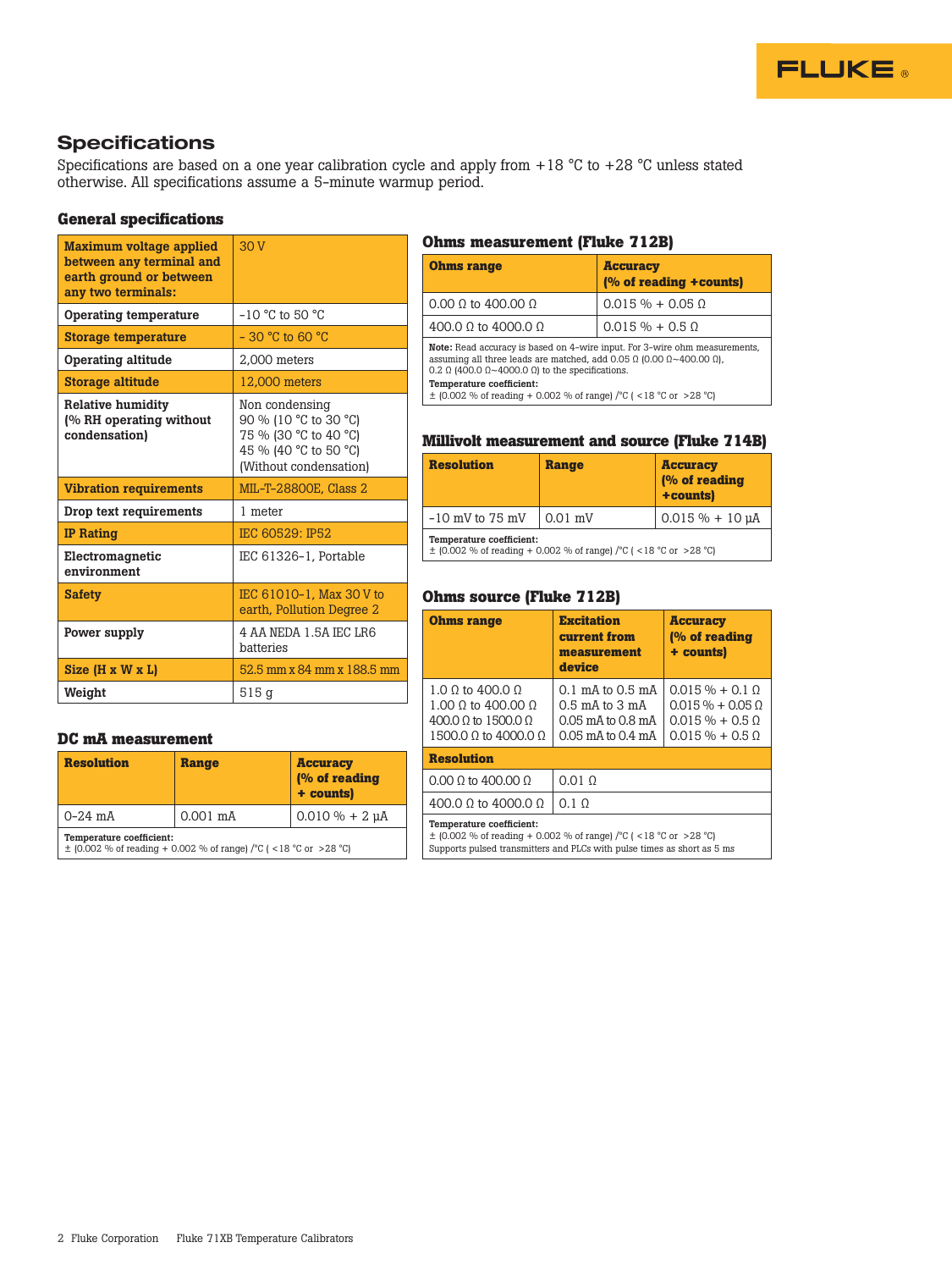#### **RTD input and output (Fluke 712B)**

|                                       |                    |                         | <b>Measure (°C)</b> | <b>Source (°C)</b> |                      |                     |
|---------------------------------------|--------------------|-------------------------|---------------------|--------------------|----------------------|---------------------|
| <b>RTD Type <math>(\alpha)</math></b> | Range (°C)         | $1$ -year               | 2-year              | Source<br>current  | $1$ -year            | $2$ -year           |
| $10\Omega$                            | $-200$ to $100 °C$ | 1.5 °C                  | $3^{\circ}C$        | $1 \text{ mA}$     | 1.5 °C               | $3^{\circ}C$        |
| Pt(385)                               | 100 to 800 °C      | 1.8 °C                  | 3.6 °C              | $1 \text{ mA}$     | 1.8 °C               | 3.6 °C              |
| 50Ω                                   | $-200$ to $100 °C$ | 0.4 °C                  | $0.7 \text{ °C}$    | $1 \text{ mA}$     | 0.4 °C               | 0.7 °C              |
| Pt(385)                               | 100 to 800 °C      | 0.5 °C                  | 0.8 °C              | $1 \text{ mA}$     | 0.5 °C               | 0.8 °C              |
| $100 \Omega$                          | $-200$ to $100 °C$ | 0.2 °C                  | 0.4 °C              | $1 \text{ mA}$     | 0.2 °C               | 0.4 °C              |
| Pt(385)                               | 100 to 800 °C      | $0.015 \% + 0.18 °C$    | $0.03 \% + 0.36 °C$ |                    | $0.015 \% + 0.18 °C$ | $0.03 \% + 0.36 °C$ |
| $200 \Omega$                          | $-200$ to 100 °C   | 0.2 °C                  | 0.4 °C              | 500 µA             | 0.2 °C               | 0.4 °C              |
| Pt(385)                               | 100 to 630 °C      | $0.015 \% + 0.18 °C$    | $0.03 \% + 0.36 °C$ |                    | $0.015 \% + 0.18 °C$ | $0.03 \% + 0.36 °C$ |
| 500 $\Omega$                          | $-200$ to 100 °C   | $0.3 \text{ °C}$        | 0.6 °C              | $250 \mu A$        | $0.3 \text{ °C}$     | 0.6 °C              |
| Pt(385)                               | 100 to 630 °C      | $0.015 \% + 0.28 °C$    | $0.03 \% + 0.56 °C$ |                    | $0.015 \% + 0.28 °C$ | $0.03 \% + 0.56 °C$ |
| $1000 \Omega$                         | $-200$ to 100 °C   | $0.2 \text{ °C}$        | 0.4 °C              | $250 \mu A$        | $0.2 \text{ °C}$     | 0.4 °C              |
| Pt(385)                               | 100 to 630 °C      | 0.015 %+0.18 °C         | $0.03 \% + 0.36 °C$ |                    | $0.015 \% + 0.18 °C$ | 0.03 %+0.36 °C      |
| $100 \Omega$                          | $-200$ to 100 °C   | 0.2 °C                  | 0.4 °C              | $1 \text{ mA}$     | 0.2 °C               | 0.4 °C              |
| Pt(3916)                              | 100 to 630 °C      | $0.015 \% + 0.18 °C$    | $0.03 \% + 0.36 °C$ |                    | $0.015 \% + 0.18 °C$ | 0.03 %+0.36 °C      |
| $100 \Omega$                          | $-200$ to 100 °C   | $0.2 \text{ °C}$        | 0.4 °C              | $1 \text{ mA}$     | $0.2 \text{ °C}$     | 0.4 °C              |
| Pt(3926)                              | 100 to 630 °C      | $0.015 \% + 0.18 °C$    | $0.03 \% + 0.36 °C$ |                    | $0.015 \% + 0.18 °C$ | $0.03 \% + 0.36 °C$ |
| $10\Omega$<br>Cu(427)                 | $-100$ to 260 °C   | 1.5 °C                  | 3°C                 | $1 \text{ mA}$     | 1.5 °C               | $3^{\circ}C$        |
| 120 $\Omega$<br>Ni(672)               | $-80$ to 260 °C    | 0.15 °C                 | 0.3 °C              | $1 \text{ mA}$     | 0.15 °C              | 0.3 °C              |
| 50 $\Omega$<br>Cu(427)                | $-180$ to 200 °C   | 0.4 °C                  | $0.7 \text{ °C}$    | $1 \text{ mA}$     | 0.4 °C               | 0.7 °C              |
| $100 \Omega$<br>Cu(427)               | $-180$ to 200 °C   | $0.2 \text{ }^{\circ}C$ | $0.4 \text{ °C}$    | $1 \text{ mA}$     | 0.2 °C               | 0.4 °C              |
| <b>YSI400</b>                         | 15 to 50 °C        | 0.2 °C                  | 0.4 °C              | 250 µA             | 0.2 °C               | 0.4 °C              |

**FLUKE** 

1. Sensor inaccuracies not included.<br>2. Resolution: 0.1 °C.<br>3. Read accuracy is based on 4-wire input. For 3-wire RTD measurements, assuming all three RTD leads are matched, add 1.0 °C (Pt10 and Cu10), 0.6 °C (Pt50 and<br>Cu

excitation current (0.25 mA for Pt1000 range). 5. Temperature Coefficient: ±0.05 °C /°C for measure, ± 0.05 °C /°C (<18 °C or >28 °C) for source. 6. Supports pulsed transmitters and PLCs with pulse times as short as 5 ms.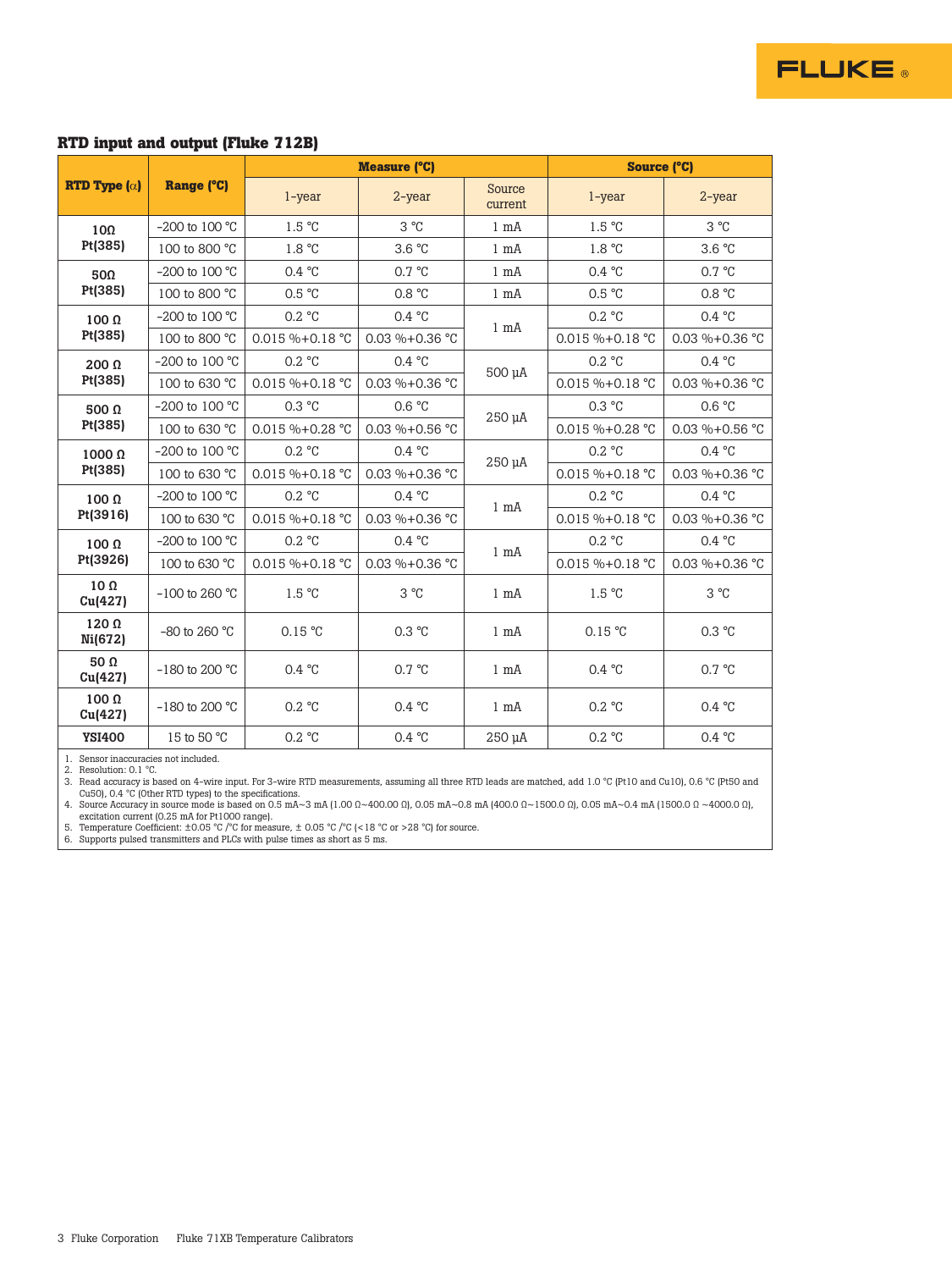#### **Thermocouple input and output (Fluke 714B)**

|                |                                 | <b>Measure (°C)</b> |            | <b>Source (°C)</b> |            |  |
|----------------|---------------------------------|---------------------|------------|--------------------|------------|--|
| <b>TC Type</b> | Range (°C)                      | 1 year              | 2 year     | 1 year             | 2 year     |  |
|                | -250 to 200 $^{\circ}$ C        | 1.3                 | 2.0        | 0.6                | 0.9        |  |
|                | -200 to -100 °C                 | 0.5                 | 0.8        | 0.3                | 0.4        |  |
| Е              | -100 to 600 $^{\circ}$ C        | 0.3                 | 0.4        | 0.3                | 0.4        |  |
|                | 600 to 1000 °C                  | 0.4                 | 0.6        | 0.2                | 0.3        |  |
|                | $-200$ to $-100$ °C             | $1.0\,$             | 1.5        | 0.6                | 0.9        |  |
| ${\bf N}$      | -100 to 900 $^{\circ}$ C        | 0.5                 | 0.8        | 0.5                | 0.8        |  |
|                | 900 to 1300 °C                  | 0.6                 | 0.9        | 0.3                | 0.4        |  |
|                | $-210$ to $-100$ °C             | 0.6                 | 0.9        | 0.3                | 0.4        |  |
| J              | -100 to 800 $^{\circ}$ C        | 0.3                 | 0.4        | 0.2                | 0.3        |  |
|                | 800 to 1200 °C                  | 0.5                 | 0.8        | 0.3                | 0.3        |  |
|                | -200 to -100 °C                 | 0.7                 | 1.0        | 0.4                | 0.6        |  |
| $\bf K$        | -100 to 400 °C                  | 0.3                 | 0.4        | 0.3                | 0.4        |  |
|                | 400 to 1200 °C                  | $0.5\,$             | 0.8        | 0.3                | 0.4        |  |
|                | 1200 to 1372 °C                 | 0.7                 | 1.0        | 0.3                | 0.4        |  |
|                | -250 to -200 °C                 | 1.7                 | 2.5        | 0.9                | 1.4        |  |
| T              | $-200$ to $0^{\circ}$ °C        | 0.6                 | 0.9        | 0.4                | 0.6        |  |
|                | 0 to 400 $^{\circ}$ C           | 0.3                 | 0.4        | 0.3                | 0.4        |  |
|                | 600 to 800 °C                   | 1.3                 | 2.0        | $1.0\,$            | 1.5        |  |
| $\, {\bf B}$   | 800 to 1000 °C                  | $1.0\,$             | 1.5        | 0.8                | 1.2        |  |
|                | 1000 to 1820 °C                 | 0.9                 | 1.3        | 0.8                | 1.2        |  |
|                | -20 to 0 $^{\circ}$ C           | 2.3                 | 2.8        | 1.2                | 1.8        |  |
| R              | 0 to 100 °C                     | 1.5                 | $2.2\,$    | 1.1                | 1.7        |  |
|                | 100 to 1767 °C                  | 1.0                 | 1.5        | 0.9                | 1.4        |  |
|                | $-20$ to 0 °C                   | 2.3                 | 2.8        | 1.2                | 1.8        |  |
| ${\bf S}$      | 0 to 200 °C                     | 1.5                 | 2.1        | 1.1                | 1.7        |  |
|                | 200 to 1400 °C                  | 0.9                 | 1.4        | 0.9                | 1.4        |  |
|                | 1400 to 1767 °C                 | 1.1                 | 1.7        | $1.0\,$            | 1.5        |  |
|                | 0 to 800 °C                     | 0.6                 | 0.9        | 0.6                | 0.9        |  |
| C              | 800 to 1200 °C                  | 0.8                 | 1.2        | 0.7                | 1.0        |  |
|                | 1200 to 1800 °C                 | 1.1                 | 1.6        | 0.9                | 1.4        |  |
|                | 1800 to 2316 °C                 | 2.0                 | 3.0        | 1.3                | 2.0        |  |
|                | $-200$ to $-100$ °C             | 0.6                 | 0.9        | 0.3                | 0.4        |  |
| г              | $-100$ to 800 °C                | 0.3<br>0.5          | 0.4<br>0.8 | 0.2<br>0.2         | 0.3<br>0.3 |  |
|                | 800 to 900 °C<br>$-200$ to 0 °C | 0.6                 | 0.9.       | 0.4                | 0.6        |  |
| U              | 0 to 600 °C                     | 0.3                 | 0.4        | 0.3                | 0.4        |  |
|                | 0 to 1000 °C                    | $1.0\,$             | 1.5        | 0.4                | 0.6        |  |
| ${\bf BP}$     | 1000 to 2000 °C                 | 1.6                 | 2.4        | 0.6                | 0.9        |  |
|                | 2000 to 2500 °C                 | 2.0                 | 3.0        | 0.8                | 1.2        |  |
|                | -200 to 300 °C                  | 0.2                 | 0.3        | 0.2                | 0.5        |  |
| XK             | 300 to 800 °C                   | 0.4                 | 0.6        | 0.3                | 0.6        |  |
|                | 100 to 300 °C                   | 1.6                 | 2.4        | 1.2                | 1.8        |  |
| ${\bf G}$      | 300 to 1500 °C                  | 1.0                 | 1.5        | 1.0                | 1.5        |  |
|                | 1500 to 2320 °C                 | 2.0                 | 3.0        | 1.6                | 2.4        |  |
|                | 0 to 300 °C                     | 1.6                 | 2.4        | 1.2                | 1.8        |  |
| D              | 300 to 1500 °C                  | 1.0                 | 1.5        | 1.0                | 1.5        |  |
|                | 1500 to 2315 °C                 | 2.0                 | 3.0        | 1.6                | 2.4        |  |
|                | 0 to 1000 °C                    | 1.6                 | 2.4        | 0.6                | 0.9        |  |
| $\mathbf{P}$   | 1000 to 1395 °C                 | 2.0                 | 3.0        | 0.8                | 1.2        |  |
|                | -50 to 100 $^{\circ}$ C         | 1.0                 | 1.5        | 0.4                | 0.6        |  |
| M              | 100 to 1000 °C                  | 1.6                 | 2.4        | 0.6                | 0.9        |  |
|                | 1000 to 1410 °C                 | 2.0                 | 3.0        | 0.8                | 1.2        |  |

**FLUKE**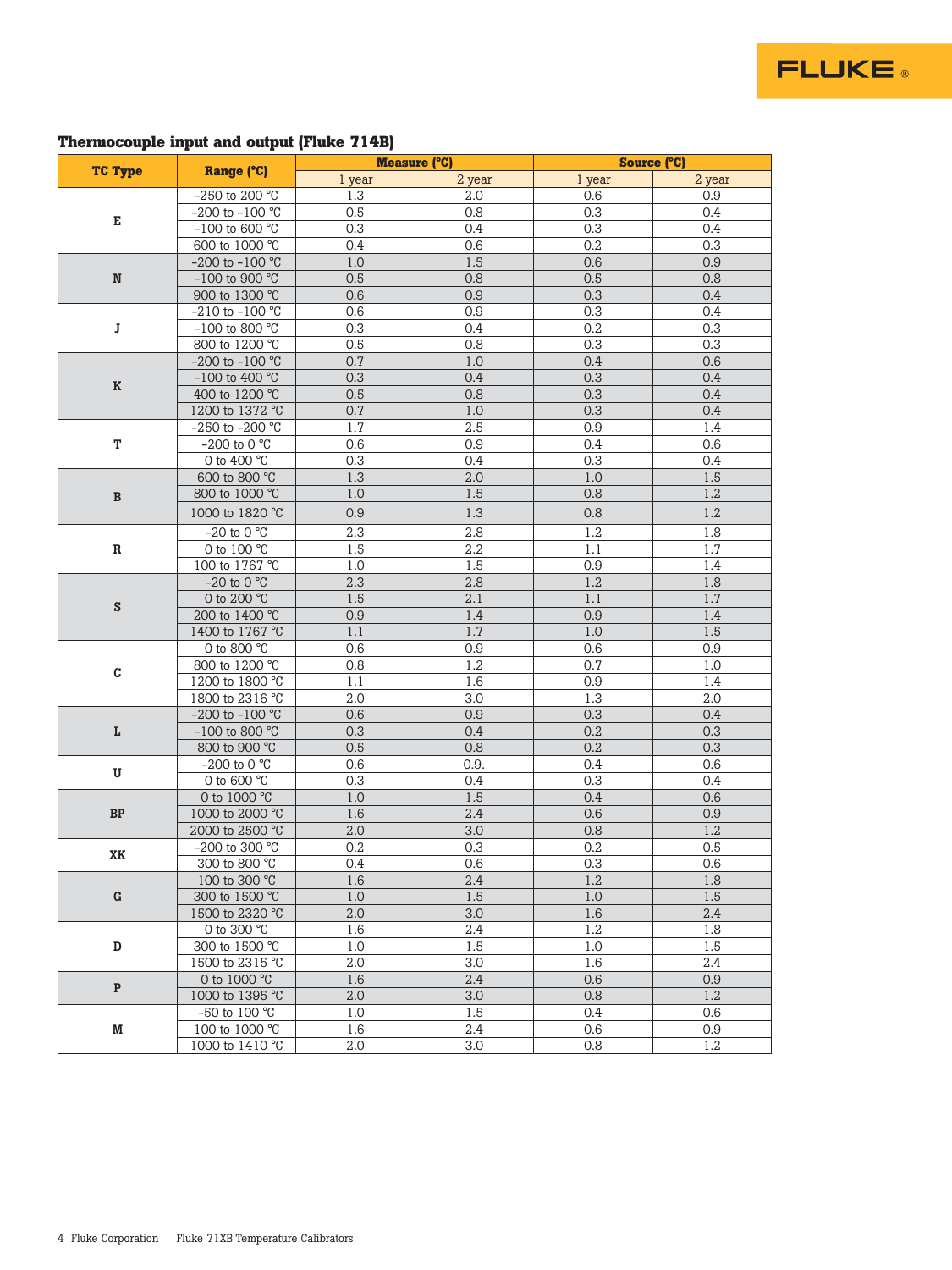

#### **Thermocouple Probes**

|                        | <b>Bead</b>                                                                                | <b>HVAC</b>                                                                        | <b>Immersion</b>                     | <b>Surface</b>                                                                            | Air                                                                      | <b>Piercing</b>                                                                          | <b>General</b><br>purpose                                     | <b>Industrial</b><br>surface                                                             |
|------------------------|--------------------------------------------------------------------------------------------|------------------------------------------------------------------------------------|--------------------------------------|-------------------------------------------------------------------------------------------|--------------------------------------------------------------------------|------------------------------------------------------------------------------------------|---------------------------------------------------------------|------------------------------------------------------------------------------------------|
|                        |                                                                                            |                                                                                    |                                      |                                                                                           |                                                                          |                                                                                          |                                                               |                                                                                          |
|                        | <b>80PK-1</b><br>80PJ-1                                                                    | 80PK-11                                                                            | <b>80PK-22</b>                       | <b>80PK-3A</b>                                                                            | <b>80PK-24</b>                                                           | <b>80PK-25</b><br><b>80PT-25</b>                                                         | <b>80PK-26</b>                                                | <b>80PK-27</b>                                                                           |
| Lowest<br>temperature  | $-40$ °C                                                                                   | $-30$ °C                                                                           | $-40$ °C                             | $O^{\circ}C$                                                                              | $-40$ °C                                                                 | KType:<br>$-40^{\circ}$ C<br>TType:<br>$-196$ °C                                         | $-40$ °C                                                      | $-127$ °C                                                                                |
| Highest<br>temperature | 260 °C                                                                                     | 105 °C                                                                             | 1090 °C                              | 260 °C                                                                                    | 816 °C                                                                   | 350 °C                                                                                   | 816 °C                                                        | 600 °C                                                                                   |
| Probe material         | Type K wire<br>with<br><b>PTFE</b><br>insulation                                           | Hook-and-<br>loop                                                                  | Inconel 600                          | Type K sensor<br>with PTFE body                                                           | Inconel                                                                  | 316 Stainless<br>Steel                                                                   |                                                               | 304 Stainless Steel                                                                      |
| Probe length           | 1 m lead wire                                                                              | 48.26 cm<br>Hook-and-<br>loop cuff                                                 | 21.27 cm                             | 9.525 cm                                                                                  | 21.59 cm                                                                 | 10.16 cm                                                                                 | 21.57 cm                                                      | 20.32 cm                                                                                 |
| Cable length           |                                                                                            | 1 <sub>m</sub>                                                                     |                                      | 1.3 <sub>m</sub>                                                                          |                                                                          |                                                                                          | 1 <sub>m</sub>                                                |                                                                                          |
| Connection             |                                                                                            |                                                                                    |                                      |                                                                                           | Molded thermocouple plug                                                 |                                                                                          |                                                               |                                                                                          |
| SureGrip handle        | No                                                                                         | No                                                                                 | Yes                                  | No                                                                                        | Yes                                                                      | Yes                                                                                      | Yes                                                           | Yes                                                                                      |
| Key feature            | Ideal for initial<br>troubleshoot-<br>ing. Can be<br>secured in<br>place with a<br>magnet. | Hook-and-<br>loop probe<br>allows hands<br>free tempera-<br>ture measure-<br>ment. | For use in<br>liquids or in<br>gels. | Exposed<br>junction for<br>direct contact<br>with flat or<br>slightly convex<br>surfaces. | Perforated<br>baffle for air<br>and non-<br>caustic gas<br>measurements. | Probe mate-<br>rial safe for<br>use in foods.<br>Sharp tip<br>pierces solid<br>surfaces. | Use for general<br>purpose air<br>or surface<br>measurements. | Low conductivity<br>stainless steel<br>minimizes ther-<br>mal shunting.<br>Extra rugged. |
| Thermocouple<br>types  | K, J                                                                                       | K                                                                                  | K                                    |                                                                                           | K, T                                                                     |                                                                                          | K                                                             |                                                                                          |
| <b>Typical use</b>     |                                                                                            |                                                                                    |                                      |                                                                                           |                                                                          |                                                                                          |                                                               |                                                                                          |
| General purpose        | $\bullet$                                                                                  | $\bullet$                                                                          | $\bullet$                            | $\bullet$                                                                                 | $\bullet$                                                                | $\bullet$                                                                                | $\bullet$                                                     | $\bullet$                                                                                |
| <b>HVAC</b>            | $\bullet$                                                                                  | $\bullet$                                                                          | $\bullet$                            | $\bullet$                                                                                 | $\bullet$                                                                | $\overline{\phantom{0}}$                                                                 | $\bullet$                                                     | $\bullet$                                                                                |
| Food service           | $\overline{\phantom{0}}$                                                                   | $\overline{\phantom{0}}$                                                           | $\bullet$                            | $\overline{\phantom{0}}$                                                                  | $\overline{\phantom{0}}$                                                 | $\bullet$                                                                                | $\equiv$                                                      | $\overline{\phantom{0}}$                                                                 |
| Industrial             | $\bullet$                                                                                  | $\bullet$                                                                          | $\overline{\phantom{0}}$             | —                                                                                         | $\overline{\phantom{0}}$                                                 |                                                                                          | $\overline{\phantom{0}}$                                      | $\bullet$                                                                                |
| <b>Residential</b>     | $\bullet$                                                                                  | —                                                                                  |                                      | $\bullet$                                                                                 | $\bullet$                                                                | $\bullet$                                                                                |                                                               |                                                                                          |
| Commercial             | $\bullet$                                                                                  | $\bullet$                                                                          | $\bullet$                            | $\bullet$                                                                                 | $\bullet$                                                                | $\bullet$                                                                                | $\bullet$                                                     | $\bullet$                                                                                |